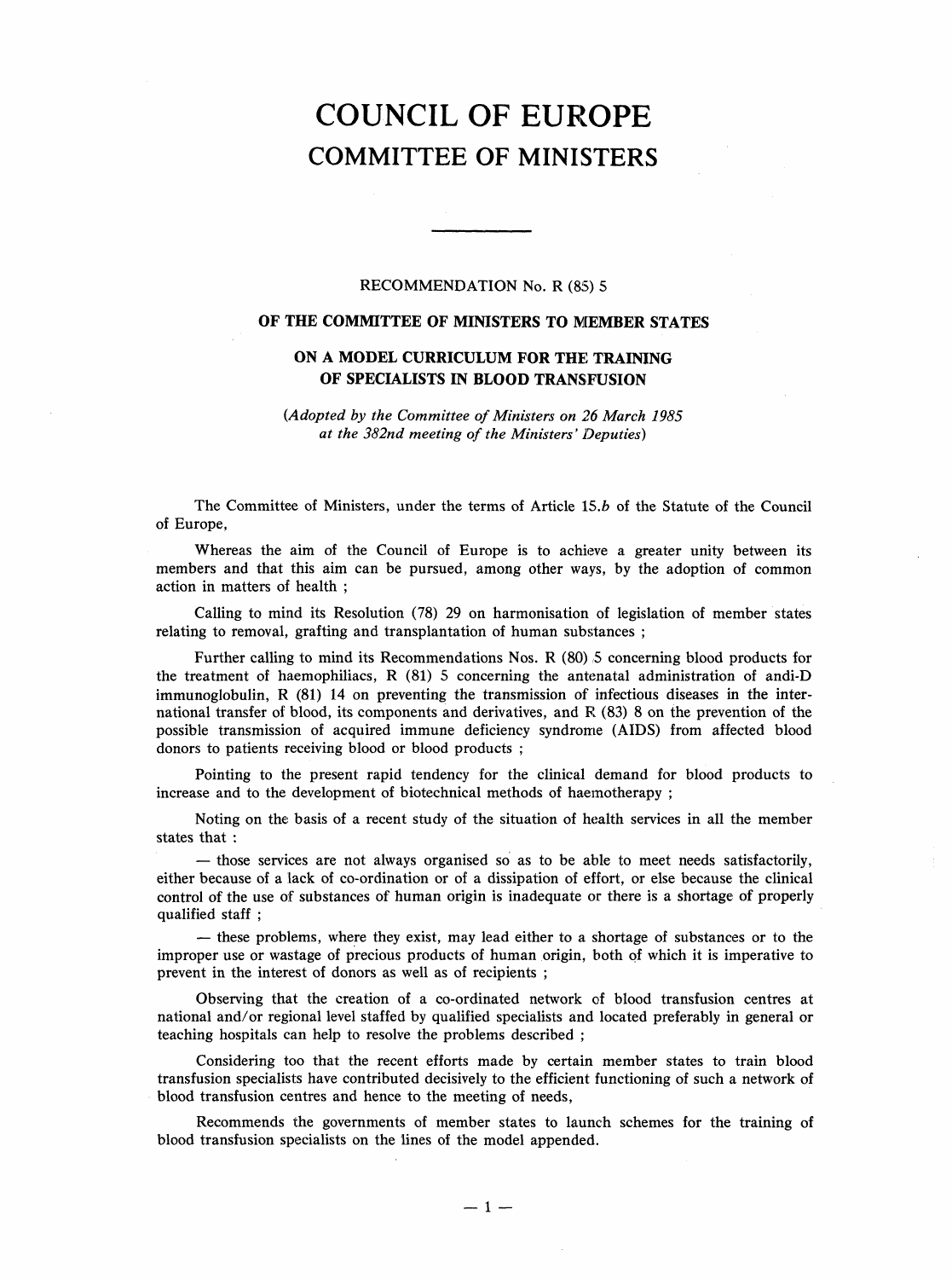#### A. Aim of the training

Blood transfusion specialists should be specifically equipped for the following tasks:

i. Programming and organisation of the collection, preparation, storage, distribution and use of blood and blood products in the light of a periodical evaluation of the needs of the sector in their charge;

ii. Scientific and technical assistance to the transfusion services under them;

iii. Organisation of a quality control system;

iv. Promotion of optimal use of blood and blood products by the organisation, inter alia,' of a proper system for the clinical control of their use;

v. Participation in research on blood transfusion, immunohaematology and haemotherapy and circulation of the findings to the subordinate services concerned;

vi. Organisation of courses for future blood transfusion specialists (doctors):

- basic training,

- in-service training;

vii. Further training.

#### B. General remarks

The model training course given below is designed with certain key features in mind, which can be summarised as follows:

1. The model is not intended as a rigid prescription for the training of blood transfusion specialists. It is essential that interpretation should be flexible.

2. This interpretation, however, should not be left to local medical personnel but be the responsibility of a national specialist professional body which would ultimately be responsible for issuing the diploma or specialist accreditation certificate, etc. This body would be advised by a specialist advisory group, the majority of whom would be full-time specialists in blood transfusion.

3. At the heart of the training are specialist qualifying examinations. These would involve written papers on clinical and laboratory aspects of transfusion practice and relevant practical and oral examinations. The trainee specialist would not be permitted to sit the examinations until the national specialist professional body had confirmed that the prescribed period of appropriate training had been completed satisfactorily.

4. Every effort should be made to ensure that no candidate would be permitted to be examined in the institution in which he or she had been trained. Where this is not possible efforts should be made to see that at least one of the examiners is external.

5. The fundamental concept on which the training programme would be based would be in-service training (apprenticeship). The availability of lectures and/or practical courses should be encouraged. However, these may be either obligatory or voluntary.

6. A period of postgraduate (after medical school) general medical training would be obligatory, with particular emphasis on clinical aspects of medical care, prior to the commencement of specialist medical training.

7. All centres in which specialists are trained must be approved, following inspection, by the national specialist professional body. Inspections should be repeated at no more than five-yearly intervals.

8. The national specialist professional body would be responsible for establishing mechanisms whereby trainees can obtain career guidance, if required.

9. Trainees should be encouraged to include a supervised research project, work abroad, etc., as part of their ordinary training. However, they should be recommended to seek advice from the national specialist professional body before embarking on such action, as such activities should normally represent a minor fraction of their total training period.

A clear distinction should be made between the specialist training programme of haematologists. clinical chemists, etc., and specialists in blood transfusion.

11. A key element in the training programme is the clinical use of the increasingly wide range of blood and blood-related products available and the associated laboratory facilities required to achieve this end. It is recognised that this will include experience in haematology, microbiology and immunology, including transplant immunology.

 $- 2 -$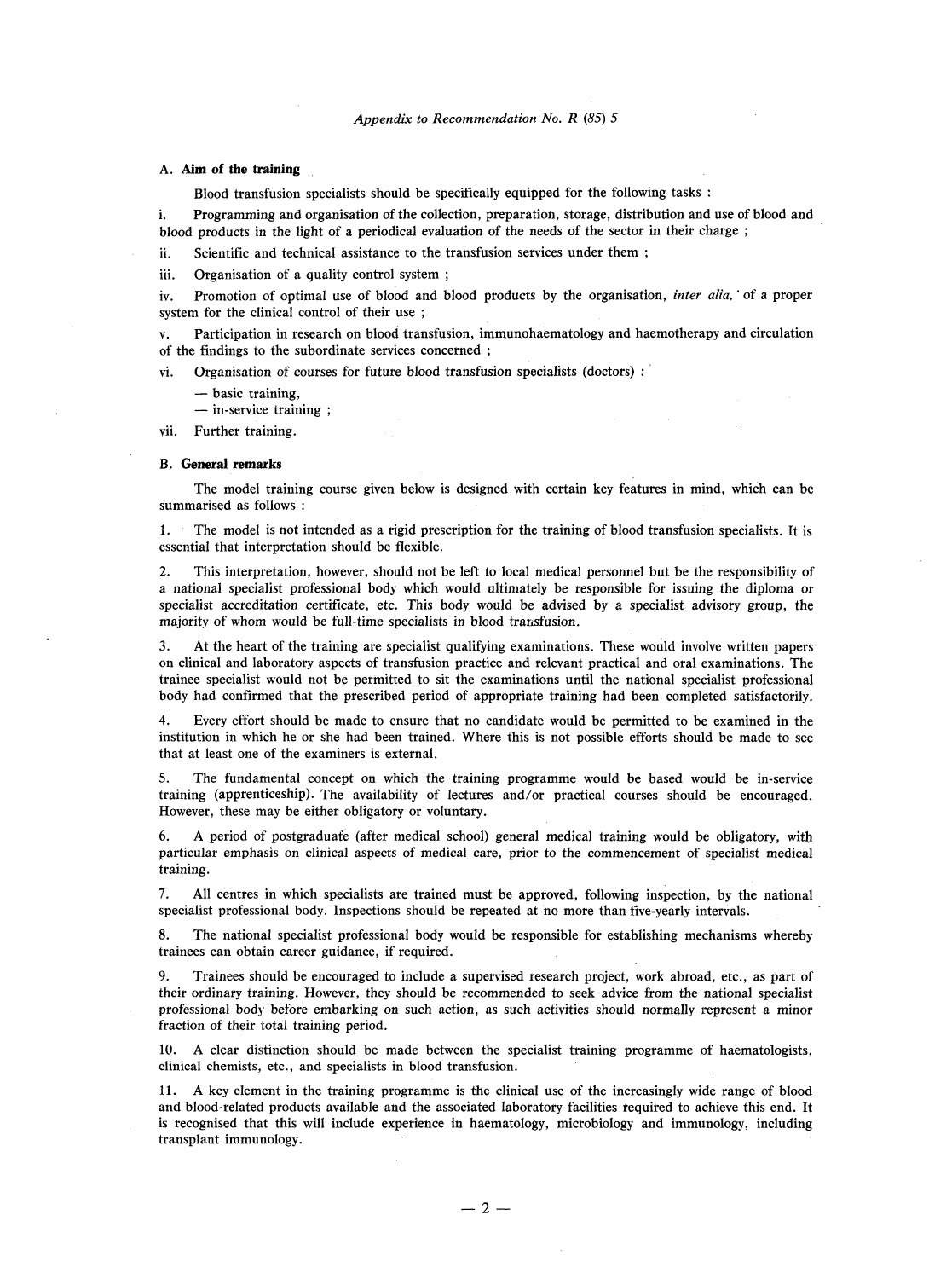12. It would be essential that trainees have experience and knowledge in those aspects of blood transfusion concerned with the collection of blood, donation testing and product production.

13. Appointment to a specialist hospital/transfusion centre post would normally require prior acquisition of the specialist diploma/accreditation certificate.

#### C. Model description

#### I. Basic medical experience

Most countries require that all doctors, after graduation from university, spend a minimum period in hospital practice (junior hospital practice) prior to full qualification. In some countries this period is extended to twenty-four months and includes a period of general practice (primary care).

It is proposed that a minimum period of twelve months' junior hospital practice should be mandatory. It is recognised that in some countries this basic clinical experience is mandatory prior to graduation from university.

#### II. Postgraduate medical training of specialists

It is important that trainees in blood transfusion have a period, which would not normally be less than two years, for broadening their general medical training at a postgraduate level. Normally this would be primarily directed towards clinical work, particularly in internal medicine and/or surgery and/or obstetrics and/or paediatrics and/or intensive care. It would, however, be acceptable to spend one of the two years in a pathology laboratory complex to gain experience in basic pathology, clinical chemistry and microbiology. As an alternative to the year in laboratory medicine, it would be acceptable to spend a year in haematology, provided the experience covered both clinical and laboratory aspects.

#### III. Specialist training

The period of specialist training in blood transfusion would normally last four years. Two years would be obligatory in blood transfusion (see below), one year in haematology (not necessary if included in general postgraduate medical training), and one year in immunology with particular reference to infection, transplantation and immunologically related diseases.

#### IV. Summary

| $>12$ months             | $1-2$ years                       | $>$ 4 years                                                                                                                                              |
|--------------------------|-----------------------------------|----------------------------------------------------------------------------------------------------------------------------------------------------------|
| Basic medical experience | Postgraduate<br>medical training. | Specialist training:<br>two years' transfusion,<br>one year haematology<br>(clinical and laboratory)<br>one year immunology<br>(clinical and laboratory) |
|                          | Examination I                     | Examination II                                                                                                                                           |

#### V. Specific aspects of specialist training

It is recognised that at the present time trainees in blood transfusion may have to obtain the required experience (two years in blood transfusion) outside the transfusion centre because the necessary facilities (services) are not available. It is also recognised that some transfusion centres have the required facilities to provide satisfactory training in those aspects related to the year of immunology. Accordingly, guidance on the required experience is given below :

- a. General blood transfusion practice
- Recruitment and selection of blood donors including psycho-social and ethical aspects;

- Blood group serology (all aspects of immunohaematology for red cells, platelets, white cells and plasma proteins);

- Genetics ;

- Blood component production;
- Blood donation testing;
- Blood component preservation;
- Blood transfusion legal aspects;
- Plasma fractionation (basic principles);